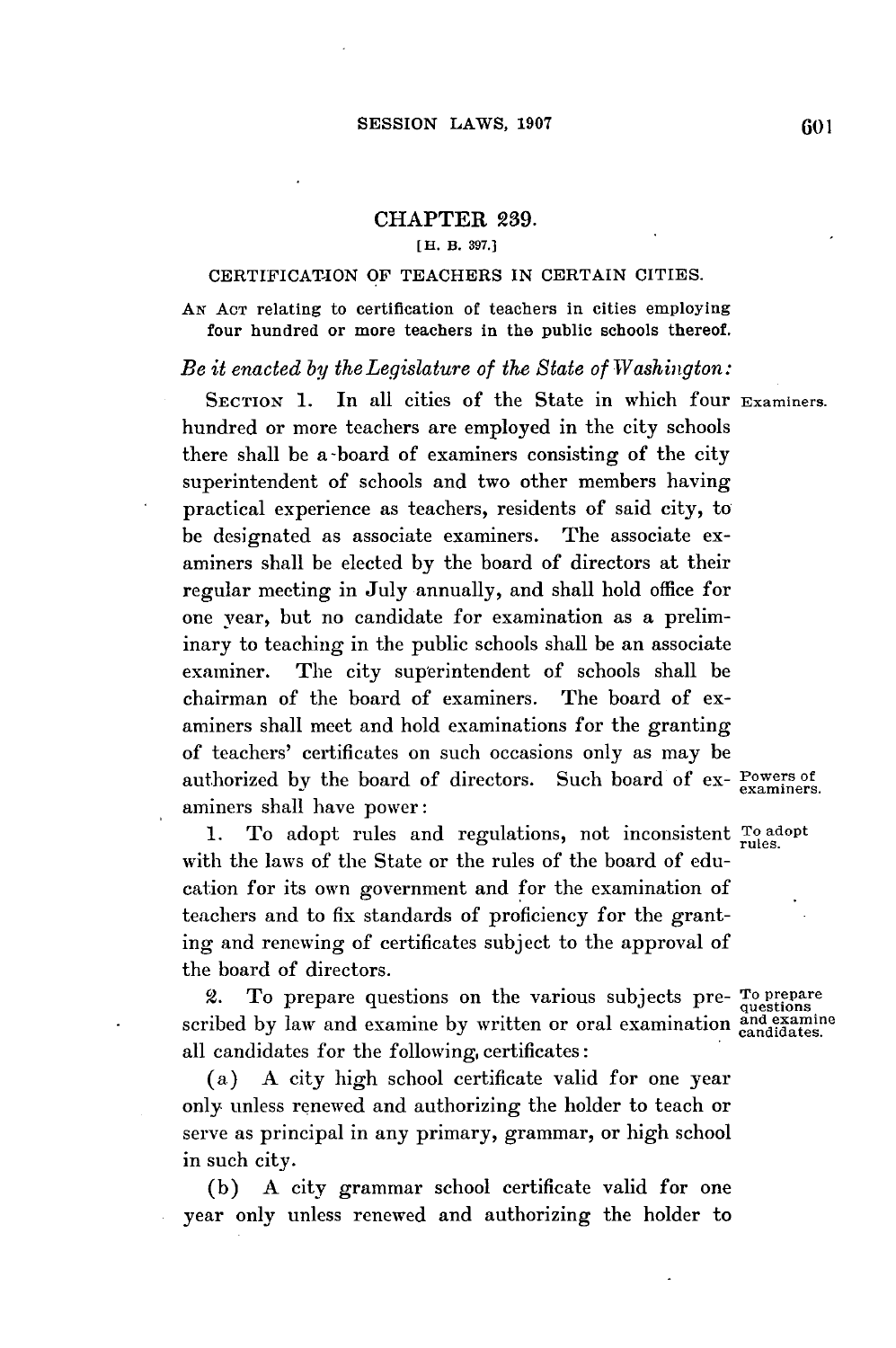teach in any primary or grammar school, or serve as principal in any primary school in such city.

(c) **A** city primary certificate, valid for one year only, unless renewed, and authorizing the holder to teach in any primary school in the city.

The board of examiners shall report the result of all examinations to the board of directors who, through the president and secretary thereof, shall issue to the successful candidates the certificates to which they are entitled; and said board of directors shall report a list of certificates issued to the State Superintendent of Public Instruction and to the county superintendent of the county in which the city is located.

Renewal of<br>certificates.

3. To recommend to the board of directors renewal of the various renewable certificates, in accordance with such regulations as they may adopt, or as may be prescribed **by** the board of directors; whereupon said board of directors through its president and secretary, may renew such certificates from year to year.

To revoke 4. For immoral and unprofessional conduct, profanity, intemperance, or evident unfitness for teaching, to recommend to the board of directors the revocation of any certificates previously granted **by** said board of directors.

To grant 5. In case of necessity, to grant, by the chairman of teentificates. the board of examiners, temporary certificates to teachers of experience of whose ability to pass the regular examination, there is no doubt: *Provided,* That such temporary certificate shall be valid only until the next regular examination, and under no circumstances shall be issued more than once to the same person.

Who may **SEC. 2.** No certificate of permission to teach shall be receive certificates, igned to any person not eighteen years of age. No can issued to any person not eighteen years of age. No certificate shall be granted to any person whose moral character or habits are known **by** the board of examiners or board of directors to be bad, or who is afflicted with a serious infectious or hereditary disease. No certificate shall be granted **by** the board of directors or upon its authority except to successful candidates in a regular or special examination conducted **by** the board of examiners in accordance with the provisions of law.